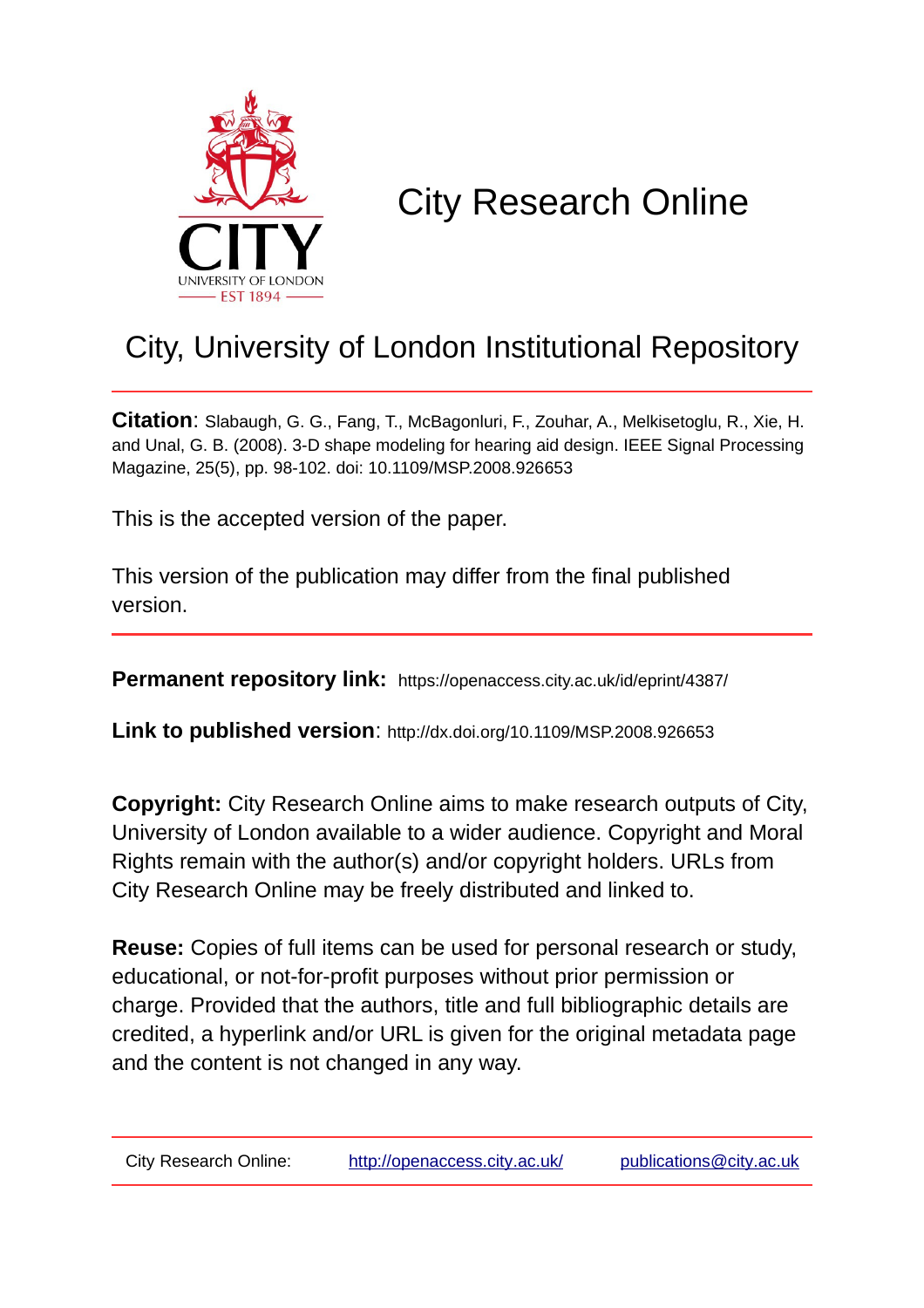### **3D Shape Modeling for Hearing Aid Design**

Greg Slabaugh, Tong Fang, Fred McBagonluri, Alexander Zouhar, Rupen Melkisetoglu, Hui Xie, Gozde Unal

According to recent estimates, hearing loss affects approximately 314 in 1000 adults over the age of 65. While there are many causes of hearing loss, including genetic factors, disease, trauma, and exposure to damaging noise, the most common treatment is a hearing aid. Since a patient typically uses a hearing aid for many hours during the day, it must be comfortable to wear. Hearing aids are typically custom-made to match the three-dimensional (3D) geometry of the patient's ear in order to achieve a comfortable fit.

This article presents a software-based approach to interactive 3D shape modeling for geometric design of hearing instruments. We review various shape modeling operations that transform a raw impression to the final shape of the hearing aid device. In addition, we present state-of-the-art methods for automating the design process.

#### **HEARING AIDS**

#### **Anatomical Perspective**

When designing a hearing aid, surface manipulations are often carried out with respect to anatomical features of the ear. In Figure 1 (a) and (b), we simultaneously an image of a right ear along with an impression (described below) to show the major relevant features. The *canal* is topmost portion of the surface and is the part that goes inside the ear canal. The *aperture* is a plane that separates the inner ear and the outer ear. The *tragus* is the small flap of cartilage near the aperture. Across from the tragus is the *anti-tragus*. The tragus and anti-tragus are protrusions of the ear geometry so they appear as indentations on the impression. Between the tragus and antitragus is the *notch*. Also near the aperture, the *concha* is the bowl-shaped cavity that appears as a hump on the impression. The *crus* is a ridge of cartilage on the ear and appears as a valley on the impression. The *cymba* is an indented region next to the crus, while the *anti-cymba* is the flap of cartilage above the cymba in the picture of the ear. On the impression, the cymba is a protrusion and the anti-cymba is an indentation. Please see Gray's anatomy [1] for more details.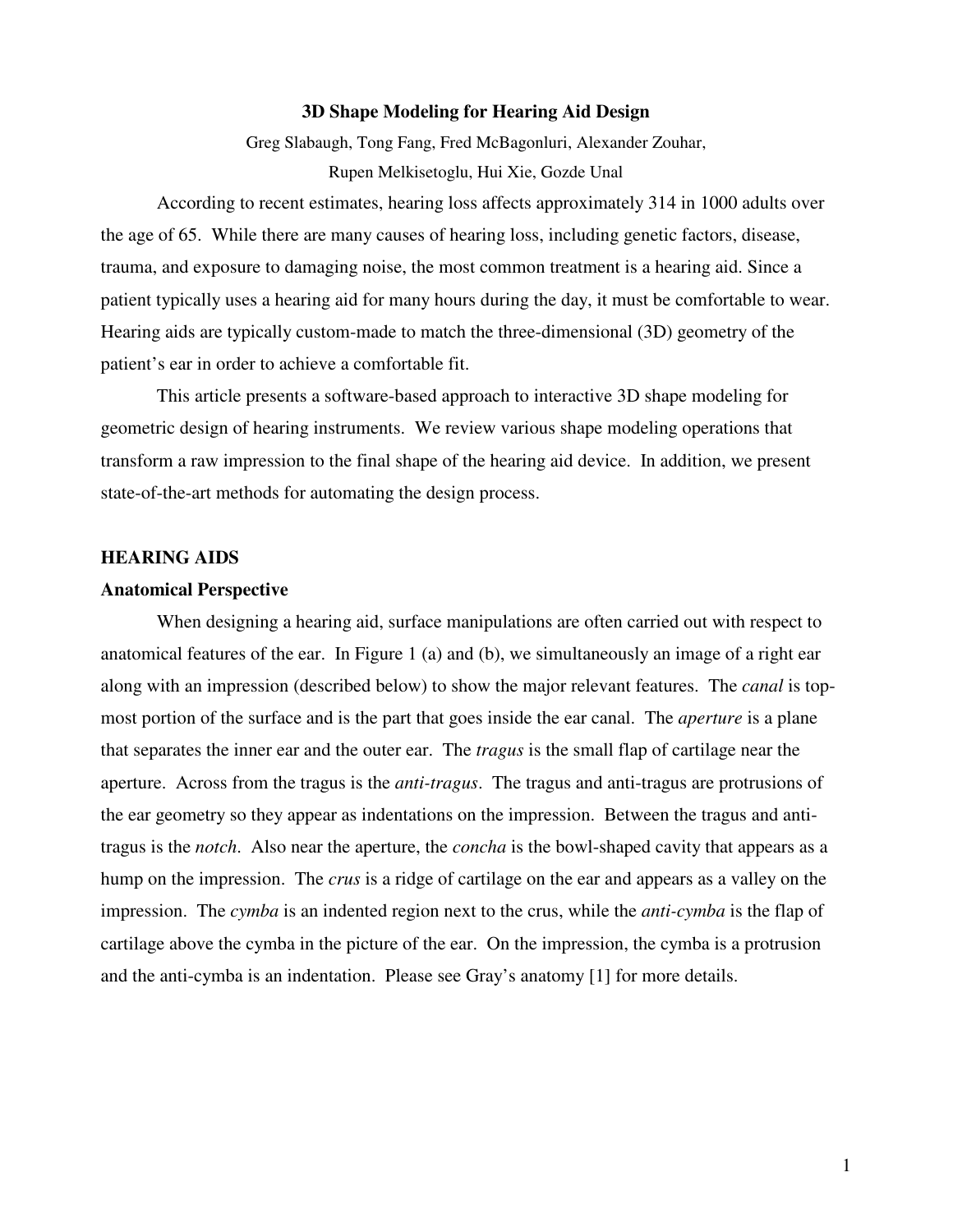

# **Engineering Perspective**

Hearing aid design is complex, as each patient has different ear geometry, and based on the extent of the patient's hearing loss, different electronic components are required. As a result, hearing aids come in a variety of types, as shown in Figure 2, including completely in the canal (CIC), in the canal (ITC), and in the ear (ITE) devices. For discretion, patients who experience hearing loss typically prefer CIC hearing aids. However, more severe loss requires larger hearing aids to house larger electronic components.



#### **Design and manufacturing**

Historically, hearing aids were made through a tedious manual process that was highly operator dependent and error-prone. Within the last five years, advances in 3D scanning technologies, computational geometry, and layered manufacturing have dramatically transformed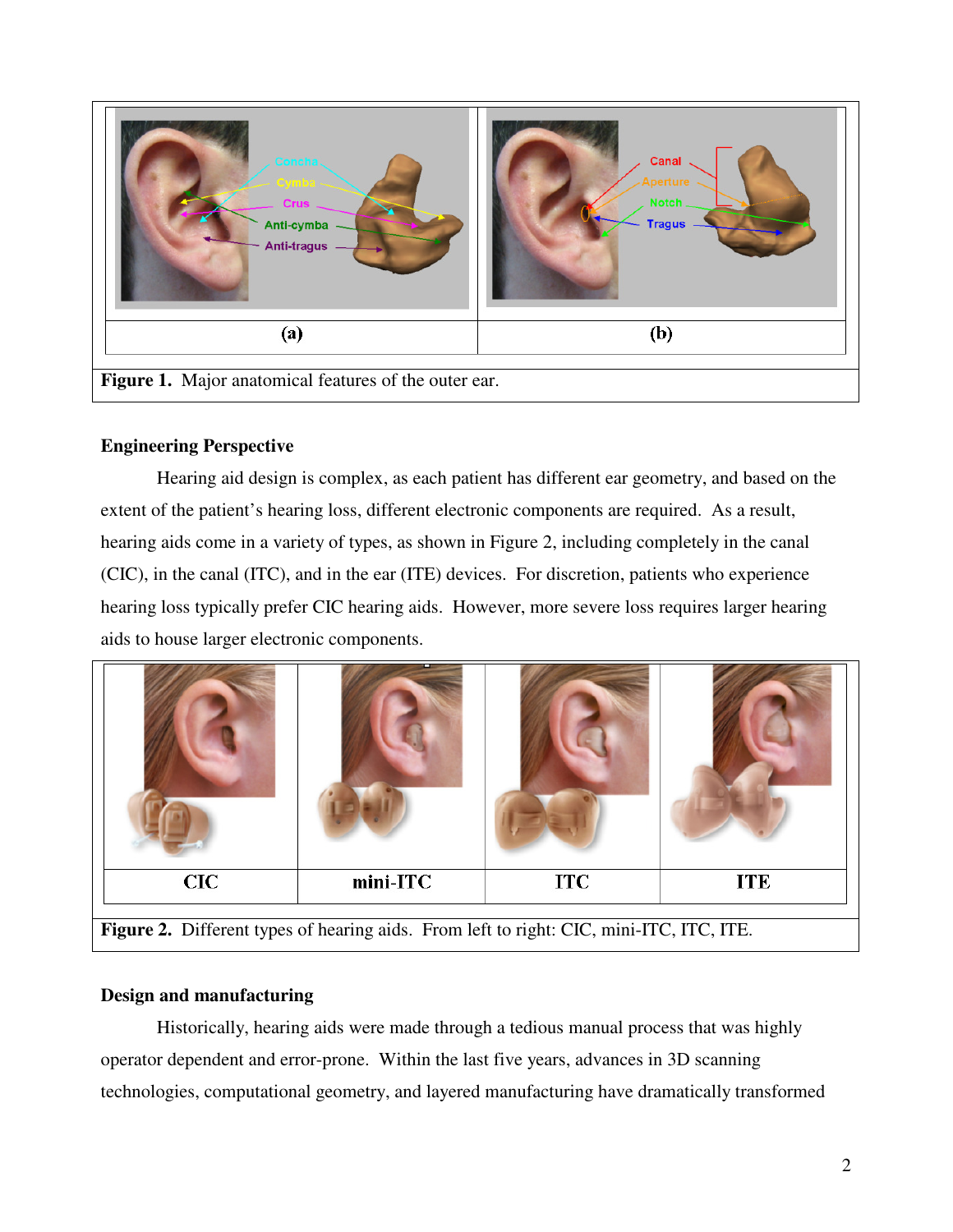hearing aid manufacturing. Today, a large percentage of hearing aids are produced using softwarebased systems. The process begins at an audiologist's office, where thermosetting material is placed into the patient's ear. The material hardens, taking the shape of the patient's ear, and is removed. This mold, or *impresion*, is then scanned using a projected light scanner, which captures the 3D impression geometry as a point cloud, sent electronically to the manufacturing site. The impression is loaded into 3D design sofware and the surface is processed in two steps: detailing, and modeling, described below. The final surface is output as a stereo-lithography (STL) file, which is then built into a physical model a layered manufacturing system. After the electronic components are added and the hearing aid is tested for quality assurance, the final product is shipped to the customer. The block diagram for the overall process appears in Figure 3.



### **Challenges**

There are numerous challenges facing the design and development of 3D hearing aid software. First, ear geometry vary dramatically from person to person, and therefore the software must be robust to this variation. The final device should be as small as possible and must fit inside the original impression. Since existing tools are interactive, computational performance is critical so that operators do not wait significantly when working with the data.

#### **Previous work**

Previous attempts to apply computed-aided design (CAD) principles hearing instrument design relied on multiple general-purpose 3D software systems, including Parasoid and CATIA. Such approaches took approximately 20-25 minutes to model one complete hearing instrument. Subsequently, hearing-aid specific software, like Materialise MagicsRSM addressed the modeling part but did not have suitable functionality for detailing. This paper is based on AutoMoDe, the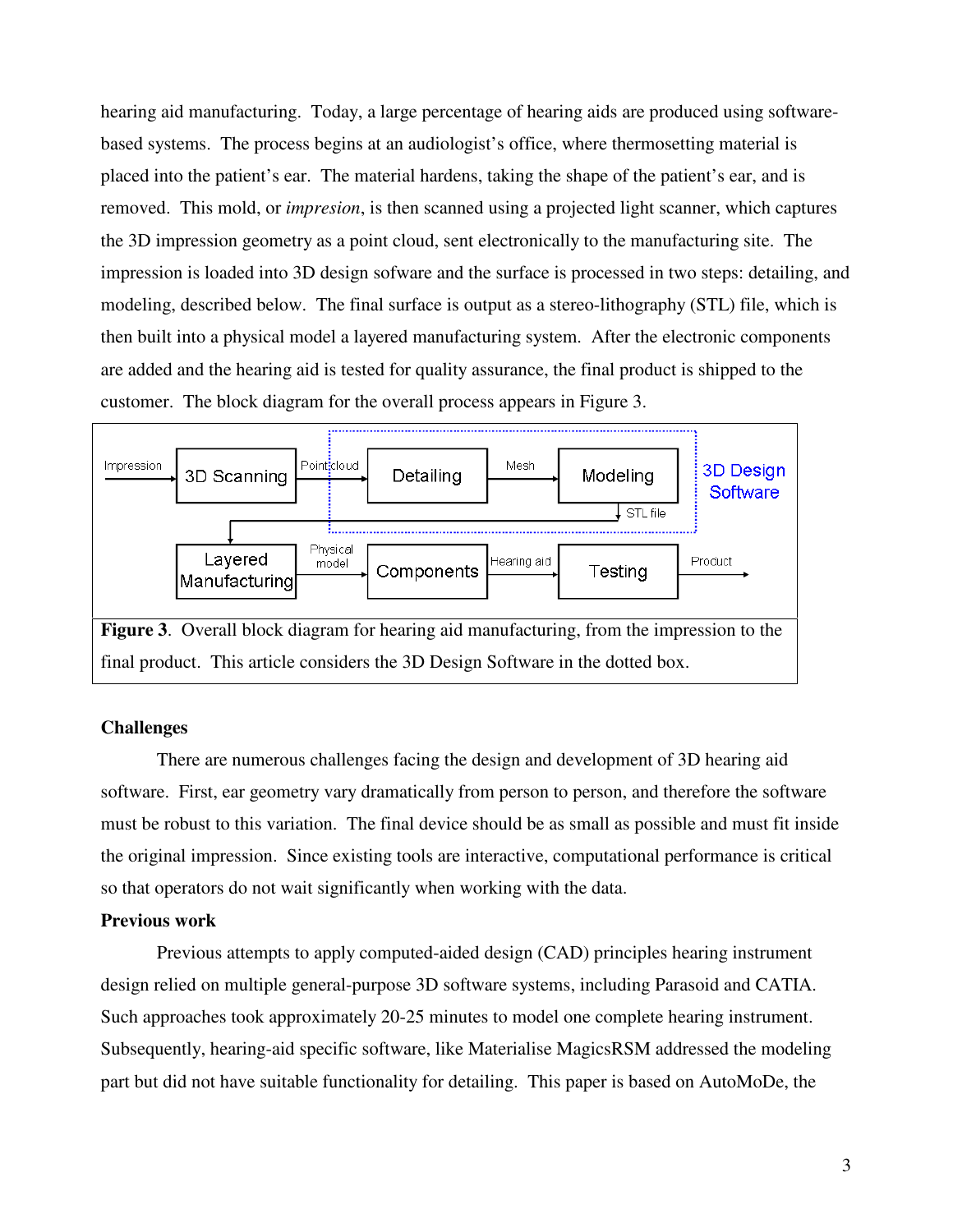first all-encompassing detailing and modeling technology with an artificial intelligence basis for hearing instrument design [4].

# **SIGNAL PROCESSING OF 3D SHAPES IN HEARING AID DESIGN**

We begin with a description of the detailing operations, which reduce the impression to the shape of the hearing aid as depicted in Figure 4.

#### **Detailing**

#### *Triangulation and topology correction*

The first step of the detailing process is surface reconstruction, which transforms the point cloud into a polygonal mesh, which is easily rendered with graphics hardware and supports queries about neighborhood geometry. Surface reconstruction is a classic problem in computer graphics, and several well known solutions exist, including power crust [1] and ball pivoting [2]. After triangulation (Fig. 4a), it is possible that small holes exist on the surface. Holes are easy to locate, since at a hole an edge connecting two vertices will only be part of one face. By grouping such edges together, connected hole contours are detected and then filled using constrained Delaunay triangulation (Fig. 4b). After hole filling, the resulting surface is a two-manifold with a boundary at the base of the surface.

#### *Interactive Surface Manipulation Tools*

In the detailing process, interactive surface manipulation tools allow the operator to transform the surface into a hearing aid shape.

#### Smoothing tools

Smoothing is available at any time in the detailing process. Smoothing tools rely on a Laplacian smoothing algorithm that is sensitive to the convexity of the surface. In particular, they locally deform mesh vertices using the equation

$$
\frac{\partial \mathbf{v}_i}{\partial t} = \chi_i \lambda_i \mathbf{L}_i, \tag{1}
$$

where  $\mathbf{v}_i$  is a mesh vertex to be smoothed,  $\lambda_i$  is a diffusivity coefficient that controls the degree of smoothing,

$$
\mathbf{L}_i = \frac{1}{M} \sum_{j \in N(i)} \mathbf{v}_j - \mathbf{v}_i \tag{2}
$$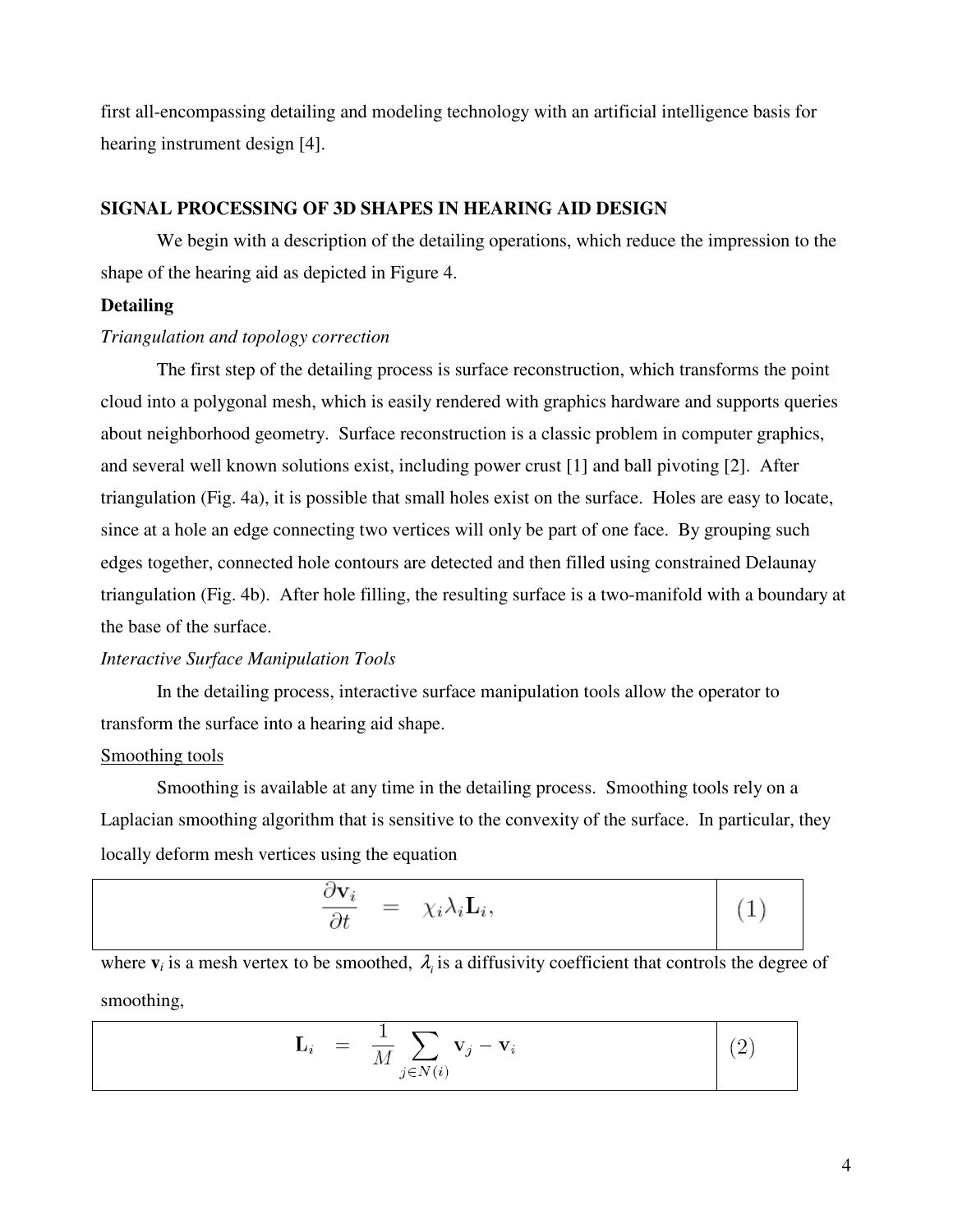is the discrete Laplacian operator that determines a displacement  $\mathbf{L}_i$  using the M vertices  $\mathbf{v}_j$  in the (one-ring) neighborhood of **v***<sup>i</sup>* , and

$$
\chi_i = \left\{ \begin{array}{ll} 1, & \mathbf{L}_i \cdot \mathbf{N}_i < 0 \\ 0, & \text{otherwise} \end{array} \right\} \tag{3}
$$

is an indicator function that determines if the displacement is inward using **N***<sup>i</sup>* , the surface normal at **v***i* . Outward displacements are avoided to ensure the deformed surface fits inside the original impression. Note that Equation 1 is simply a discretized form of the heat equation. By integrating this equation over time, the high frequencies on the mesh become dispersed, while the main surface shape, represented by the lower frequencies, is largely unaffected.

### *Cutting tools*

The bottom of the impression is cut with a plane that passes through the tragus, anti-tragus, and anti-cymba, (Figs. 4c and 4d). For ITE models, this defines the length of the hearing aid. Then, the canal is tapered at the tip (Fig. 4e), using cutting and Laplacian smoothing. For ITE devices, a cut is applied to remove part of the cymba, while for CIC and ITC devices, a cut applied at the crus completely removes the cymba (Fig. 4f). Using the Laplacian smoothing algorithm, local inward deformations are applied along the crus in for ITE. Finally, for CIC devices, a cut is applied at the aperture so that the device is completely in the canal (Fig. 4g).

| (a)                                                            | (b) | (c) | (d) |     |
|----------------------------------------------------------------|-----|-----|-----|-----|
|                                                                |     |     |     |     |
| (e)                                                            | (f) | (g) | (h) | (i) |
| Figure 4. Surface detailing process. See text for description. |     |     |     |     |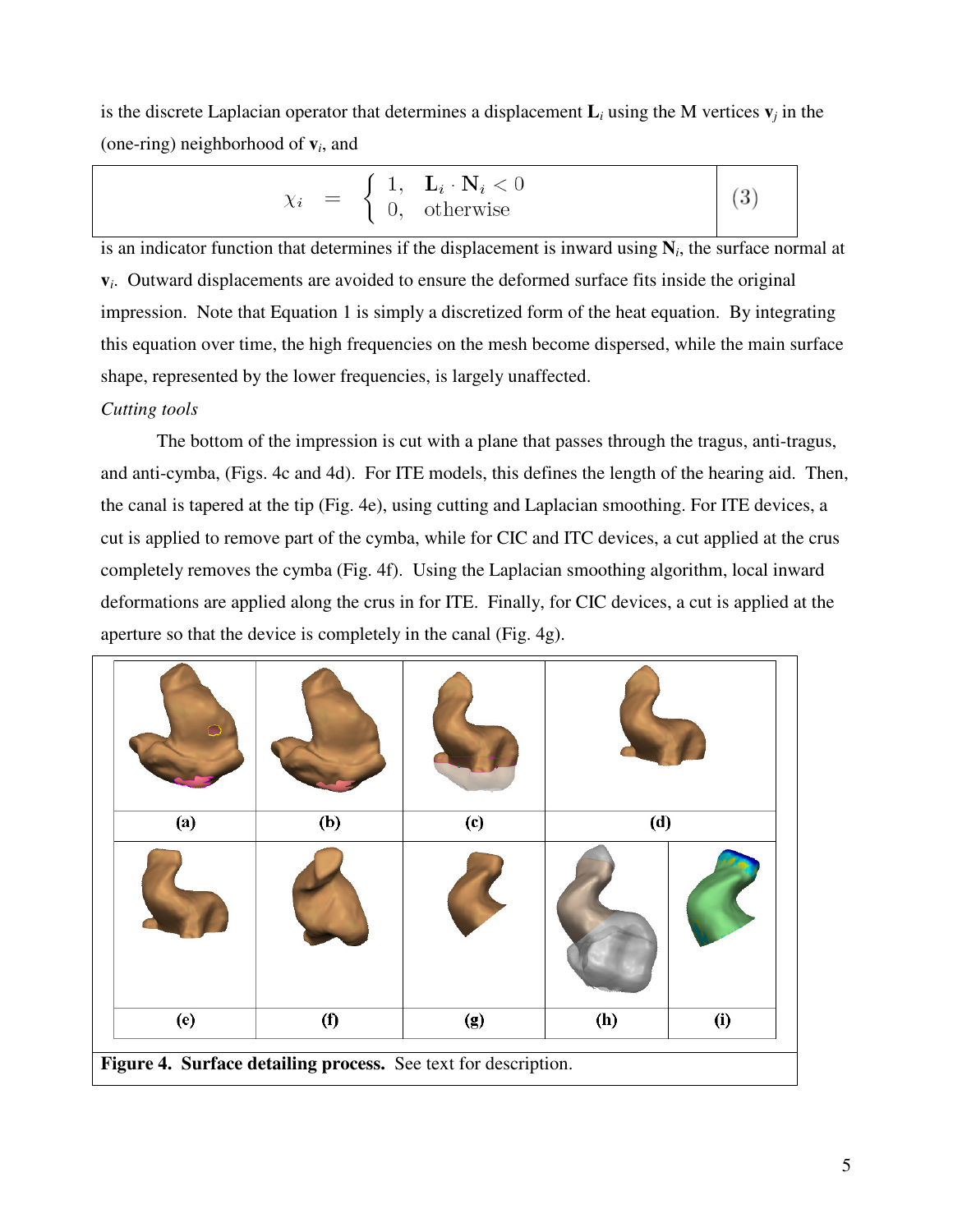#### *Virtual cast and color mapping*

The software can provide a virtual cast, which renders the original impression transparently along with the detailed surface (Fig. 4h). With this visualization, the operator can check the quality of the detailed surface, as well as visualize the distance between the detailed shape and the impression (Fig. 4i). Distance queries between a vertex on the detailed surface and the impression surface are efficiently processed using a k-d tree [5].

#### **Modeling**

After detailing, the surface has the shape of a hearing aid. The modeling process, depicted in Figure 4, considers the components that are placed inside the device.

#### *Thickness and vent*

The first step of modeling is to add thickness, which is typically uniform and achieved by computing an offset surface (inner wall) from the surface from detailing (outer wall). A connecting surface stitches the inner wall and outer wall together, and topologically, the resulting surface *S* is a manifold without boundary (Fig. 5a). The next step is to add a vent, which is a tubular structure that runs the length of the hearing aid. The vent allows air to pass through the hearing aid so that when inserted, the air pressure inside the patient's ear canal will match the ambient air pressure outside the ear. A surface path is determined on the outer wall using a curvature-weighted geodesic algorithm between a point on the canal tip and on the base of the impression (Fig. 5b). From this path, two tubular surfaces are generated, forming an inner wall *I*, and an outer wall *O* of the vent. Using Boolean operations, the vent is attached, shown in Fig. 5c, using  $S = (S - I) \cup O$ , where "-" is a mesh difference operator and " $\bigcup$ " is a mesh union operator. Boolean operations permit logical combinations of meshes.

#### *Components and labeling*

The hearing aid contains several components, including a battery, microphone, amplifier, receiver, and faceplate. The receiver converts the amplified electrical signal into an acoustic signal for transmission into the ear. It is desirable to place the receiver as far up the canal as possible. However, the geometry of the surface limits the receiver placement. An automatic receiver placement tool searches the 6D space of translations and rotations of the receiver and places the receiver at its optimal location and orientation, as shown in Fig. 5d. A 3D text label is applied to the inner wall of the surface for later identification of the device. Labeling is achieved by using Windows path functions to determine 2D letter geometry and a 3D surface is extruded and merged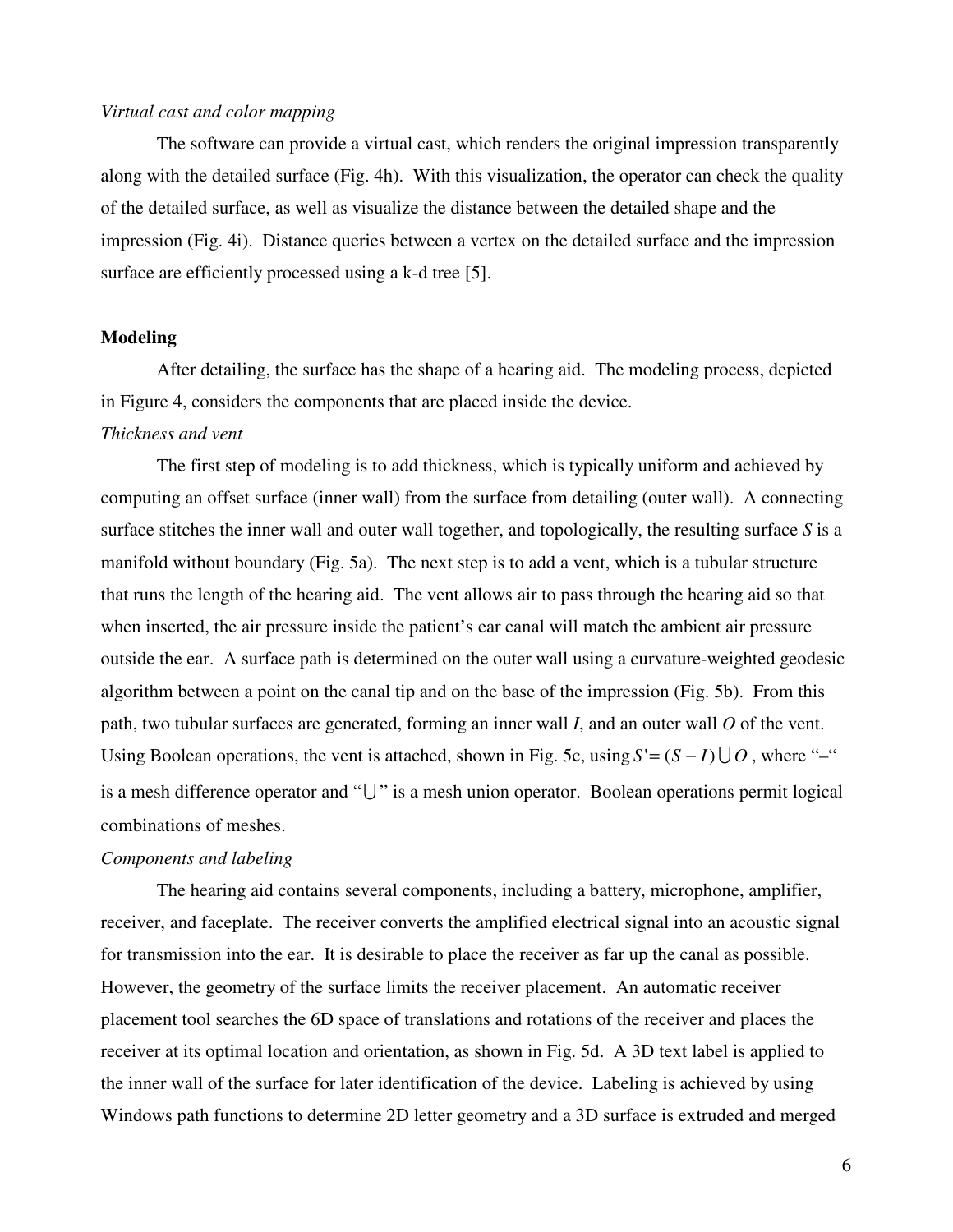with Boolean operations onto the surface (Fig. 5e and 5f). If the receiver touches the inner wall of the surface or label, the surface is locally deformed to accommodate the components.



### **AUTOMATION OF DETAILING AND MODELING**

Automating the design of hearing aids increases operator efficiency as well as the reproducibility of design.

#### **Binaural processing**

A large percentage of patients experiencing hearing loss require two hearing aids; one for the left ear and another for the right. Typically, the left and right ear impressions are largely symmetric with mirror symmetry. Therefore, binaural processing allows an operator to apply detailing and modeling operations on a left (right) impression, and automatically have the operations applied with mirror-symmetry to the right (left) impression. This requires accurate registration between the impressions. First, one mesh is transformed to have mirror symmetry, by

multiplying all vertices by a matrix  $\overline{\phantom{a}}$  $\overline{\phantom{a}}$  $\overline{\phantom{a}}$  $\overline{\phantom{a}}$ ⅂  $\mathbf{r}$  $\mathbf{r}$ L L − = 0 0 1 0 1 0 1 0 0  $M = \begin{pmatrix} 0 & 1 & 0 \end{pmatrix}$ . Then, registration between two shapes can

be achieved using iterated closest points (ICP). For proper convergence, ICP requires a good initial alignment. One way to estimate the initial rotational alignment is to construct extended Gaussian images (EGIs) [6], which are translation-independent orientation histograms formed over  $\alpha = [\theta, \phi]$ <sup> $\wedge$ </sup>T by binning a mesh's surface normals in spherical bins. Two EGIs can then be efficiently cross-correlated to estimate the rotational shift that brings them into alignment using

$$
G(R) = \iint H_1(\alpha) H_2(R^T \alpha) d\theta d\phi,
$$
 (4)

where  $R \in SO(3)$  is a rotation in the Lie group of rotations about the origin of 3-dimensional Euclidean space, and  $H_1$  and  $H_2$  are the EGIs of the two surfaces. Using the spherical Fourier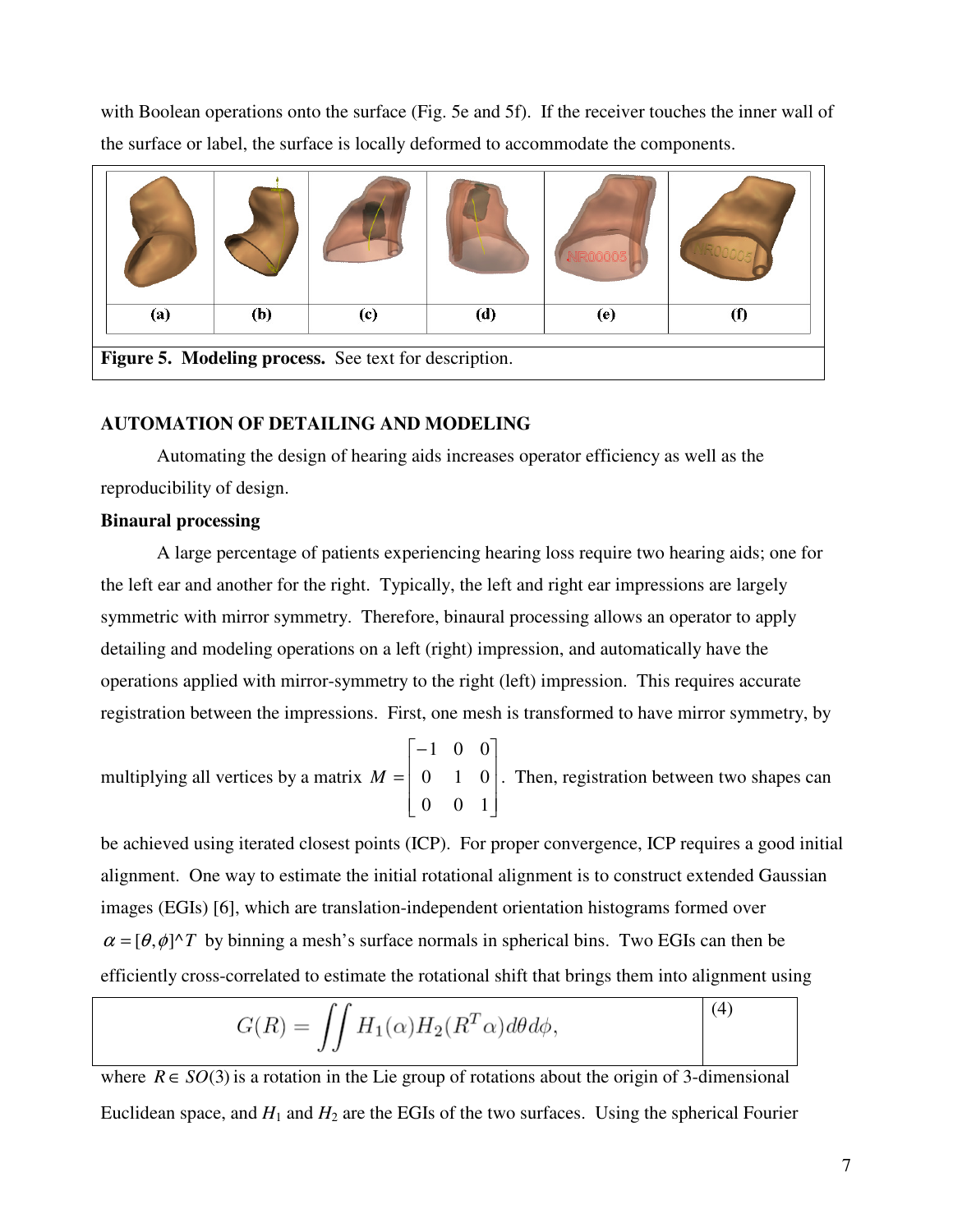transform [3], Equation 4 can be efficiently implemented in the frequency domain. The peak of G(R) indicates the rotational shift that will align the two meshes. Then, to estimate the translational alignment, a similar procedure is formed using 3D histograms formed in x, y, z and the standard cross-correlation operator, also implemented in the frequency domain, but using the standard 3D Fourier transform.

#### **Feature recognition**

Most of the operations applied in detailing and modeling are based on the anatomic features of the ear impression. Therefore, automatic recognition of these features enables automation of detailing and modeling. One way to recognize features is through analysis of contours that intersect parallel planes running through the shell. For example, the aperture can be detected by looking for a large increase in contour area going from the canal tip to the base of the impression. Any triangles above the aperture are part of the canal. Forming a polyline through the contour centroids gives a rough centerline. The tragus, anti-tragus, and anti-helix can be found by studying the curvature of contours near the base of the impression. Other features can be found using similar geometric analysis. See Figure 6 (a) and (b) for an example.



**Figure 6. Feature detection and surface segmentation.** Contours generated from slicing planes (a) and analyzed in (b) to find the canal tip (top most point), aperture (blue contour), concha (red point), anti-tragus (green point near bottom), anti-cymba (purple point). Atlas surface (c) and automatically segmented surface (d). Colors correspond to those in Figure 1.

#### **Surface segmentation**

Feature recognition determines individual points or planes. However, sometimes regional information of impression is useful. Surface segmentation determines a unique label for each vertex on the impression. This can be achieved by using a manually labeled atlas. Vertices on an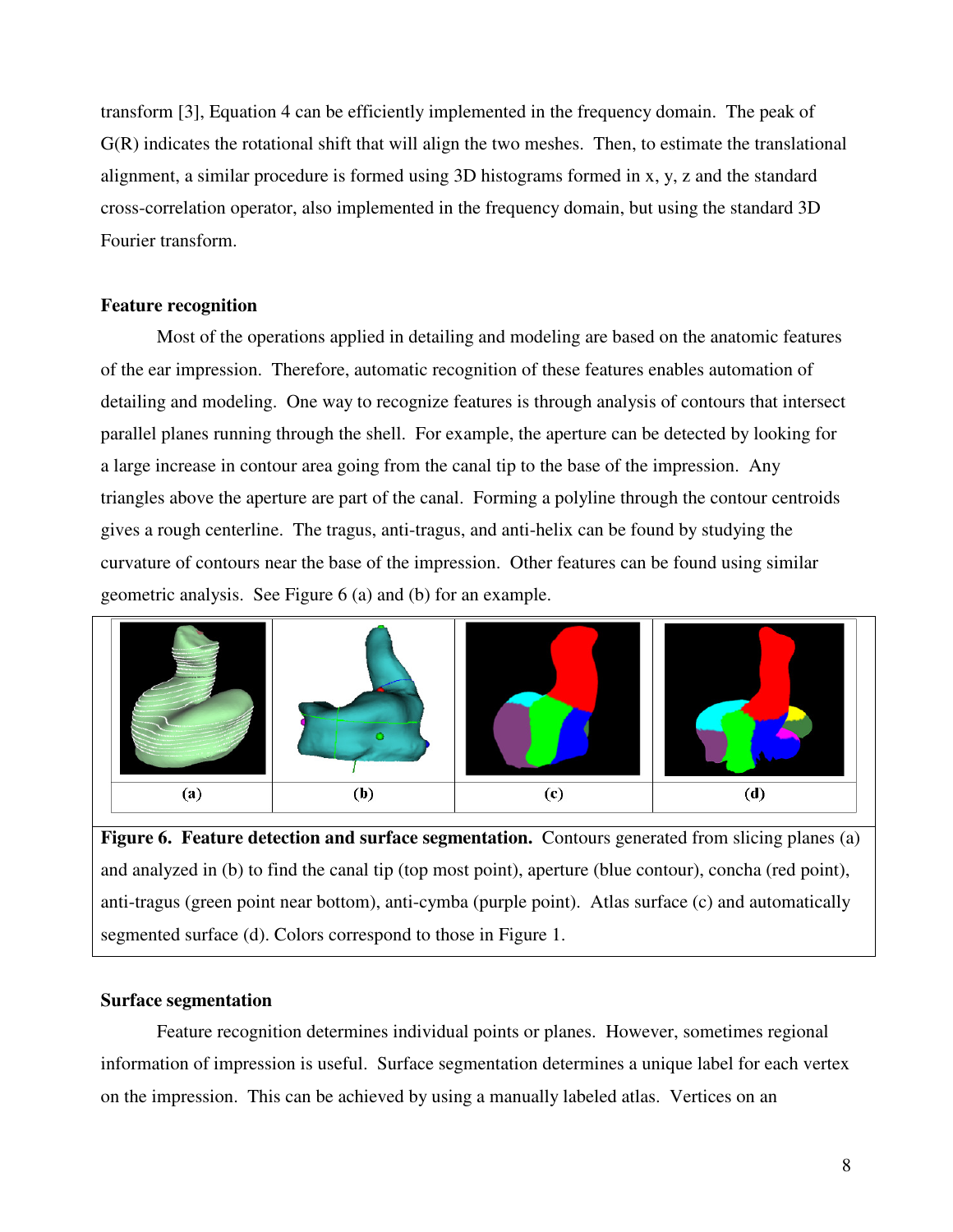unlabeled surface are compared using a shape descriptor, such as the shape context [7] (log polar spherical histogram of points), to vertices on the labeled atlas. In this way, the labels from the atlas can be transferred to the new surface. See Figure 6 (c) and (d) for an example.

# **Outlook**

Advances 3D scanning and fabrication hardware as well as 3D geometric design software have transformed a once labor-intensive manual manufacturing into an efficient digital process for hearing aid design, resulting in higher quality, reduced cost, and better fitting devices. Future work in this field will continue to focus on increasing automation until the process is fully automatic.

Greg Slabaugh, greg.slabaugh@gmail.com, is a Project Manager at Siemens Corporate Research in Princeton, New Jersey.

Tong Fang, tong fang@siemens.com, is a Program Manager at Siemens Corporate Research.

Fred McBagonluri, fred.mcbagonluri@siemens.com, is the Director of Research and Development at Siemens Hearing Instruments in Piscataway, New Jersey.

Rupen Melkisetoglu, rupen.melkisetoglu@siemens.com, is a Research Scientist at Siemens Corporate Research.

Alexander Zouhar, alexander.zouhar@siemens.com, is a Research Associate at Siemens Corporate Research.

Gozde Unal, gozdeunal@sabanciuniv.edu, is an Assistant Professor at Sabanci University in Istanbul, Turkey.

#### **References**

[1] Nina Amenta, Sunghee Choi and Ravi Kolluri, "The power crust, unions of balls, and the medial axis transform," *Computational Geometry: Theory and Applications*, 2001, 19:(2-3), pages 127-153.

[2] F. Bernardini, J. Mittleman, H. Rushmeier, C. Silva, and G. Taubin, "The Ball-Pivoting Algorithm for Surface Reconstruction," *IEEE Transactions on Visualization and Computer Graphics*, 5(4):349-359, 1999.

[3] P. J. Kostelec and D. N. Rockmore, "FFTs on the Rotation Group," *Santa Fe Institute Working Papers Series* Paper #03-11-060, 2003.